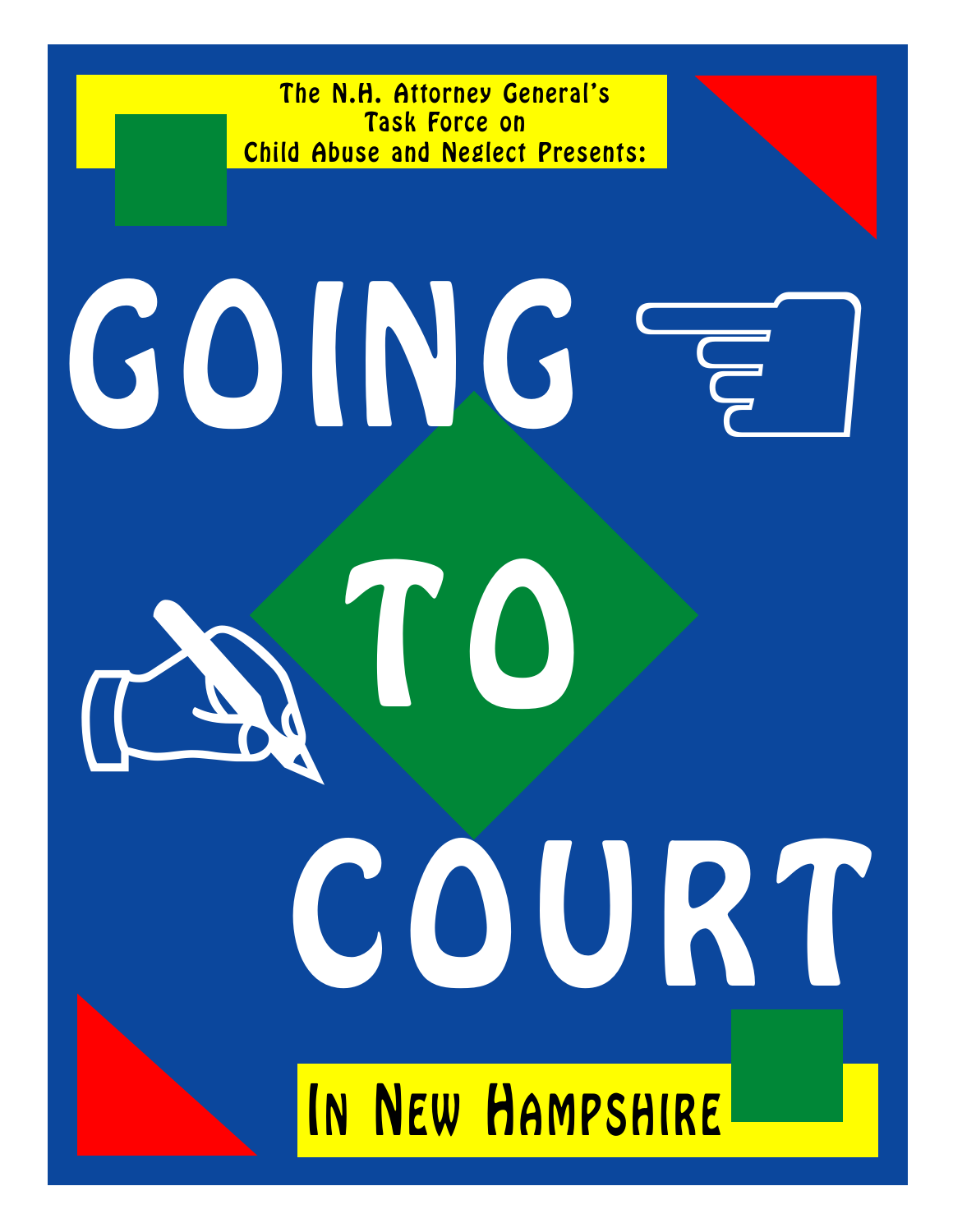# GOING TO COURT

Written by: Kim Fillmore Illustrated By: Bob Freitas

The New Hampshire Attorney General's Task Force on Child Abuse and Neglect

### About the Creators...

Kim Fillmore has worked as a victim/witness advocate for the Hillsborough County Attorney's Office in Manchester, New Hampshire since 1986. Her primary job function is to help victims and witnesses of all ages understand and maneuver through the criminal court system.

Bob Freitas started working for the Manchester, New Hampshire Police Department in 1985. In 1990, Bob began working in the juvenile division and was assigned to the CHASE (Child Abuse and Sexual Exploitation) Unit. His primary field of expertise is the investigation of child physical and sexual abouse cases.

This publication is a project of the ATTORNEY GENERAL'S TASK FORCE ON CHILD ABUSE AND NEGLECT. Funding for this publication was provided by the New Hampshire Department of Justice through the Children's Justice Act Grant (G-9401NHCJA1) which is administered by the United States Department of Health and Human Services – Administration on Children, Youth and Families.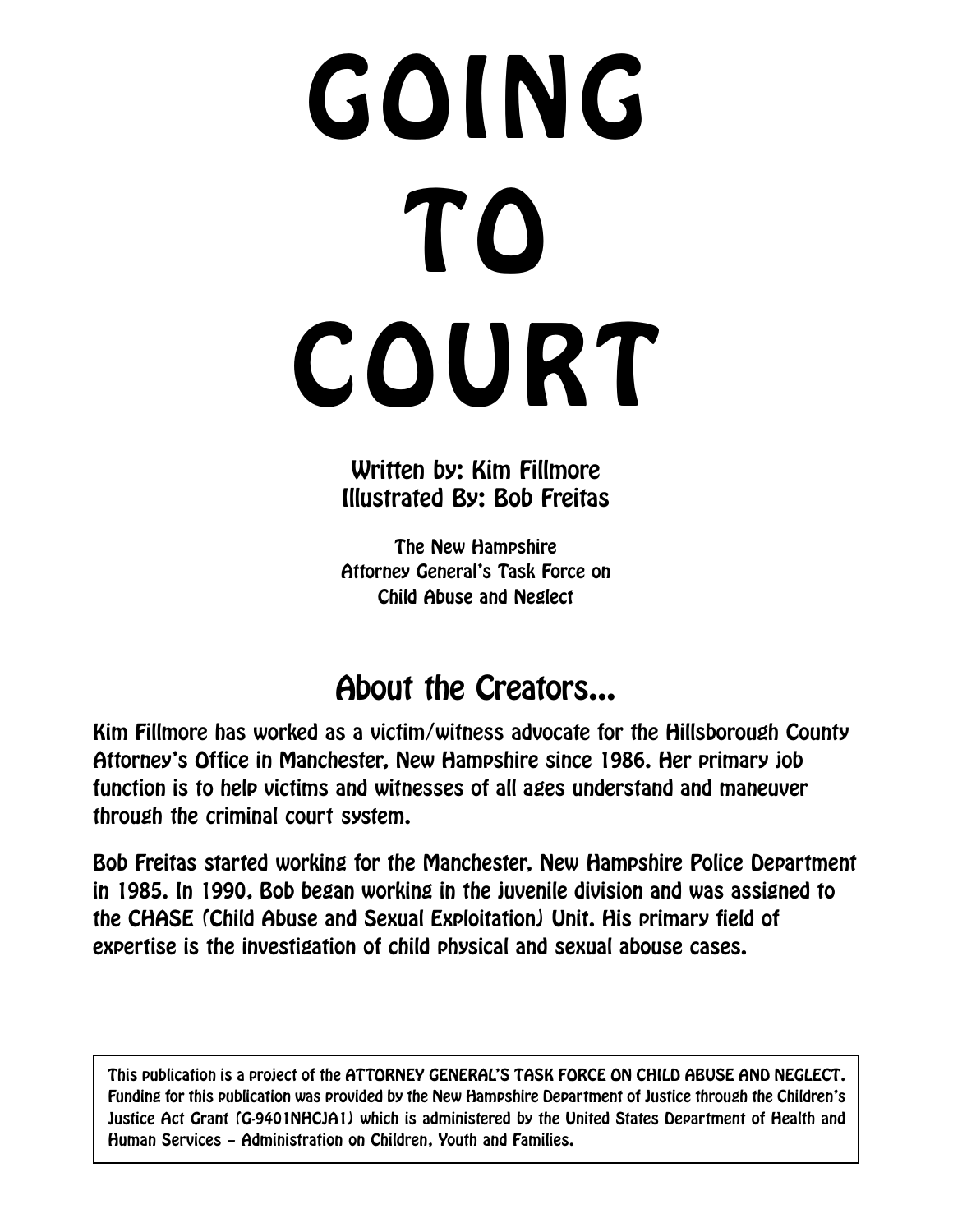This is a book all about going to court. We go to court to tell about something that we saw or heard. Sometimes we go to tell about something that happened to us.

The most important rule we have to remember when we go to court is

#### Always Tell the Truth.

Everybody feels something when they have to go to court. Some people feel sad, some happy, some mad, some glad, some scared, some nervous and many more feelings when they just think about going to court.

Can you draw how you feel when you think about court?

We hope that when you have finished reading this book you will feel better about going to court. It is important that you understand what is going on in court. So if you have questions make sure you ask the people who work in the court.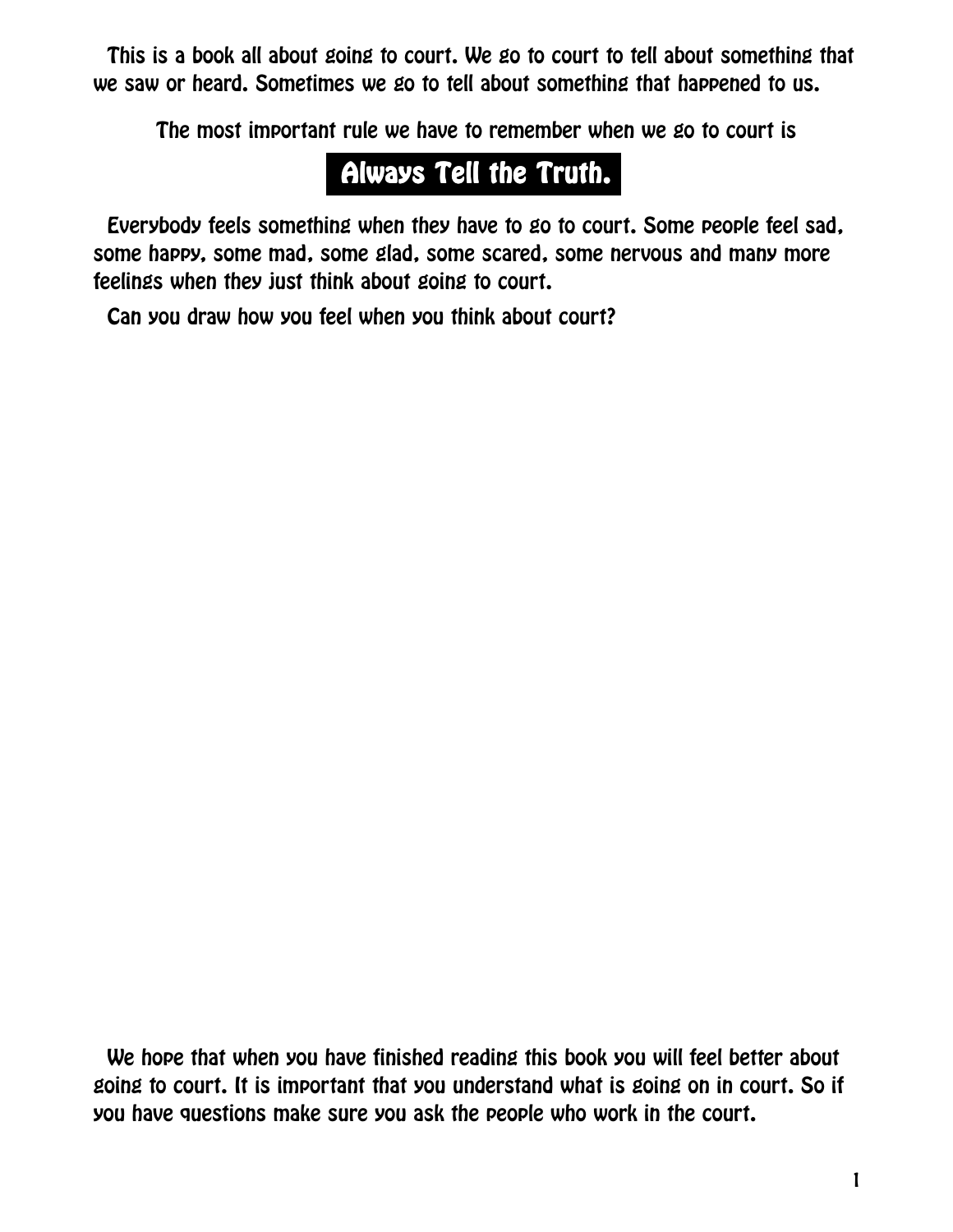# WHERE DOES COURT HAPPEN?

In some cities and towns there is a building called a courthouse. Inside the courthouse there are different rooms. Some of these rooms are offices for the people who work in the courthouse. Some of the rooms are called COURTROOMS.

Do you know the name of the town or city where the courthouse is?

Can you draw a picture of the courthouse?

## WHAT ARE COURTROOMS?

Courtrooms are usually pretty big rooms in the courthouse where trials happen. Other kinds of things go on in a courtroom also. One of those things is called a preliminary hearing. This is a big word that means the judge and the attorneys talk about how, when and why the trial will happen.

Have you seen a courtroom yet?

Was it big or small?

Were there alot of places to sit or not alot?

Did you get to sit in the judges seat?

What did you think about the courtroom?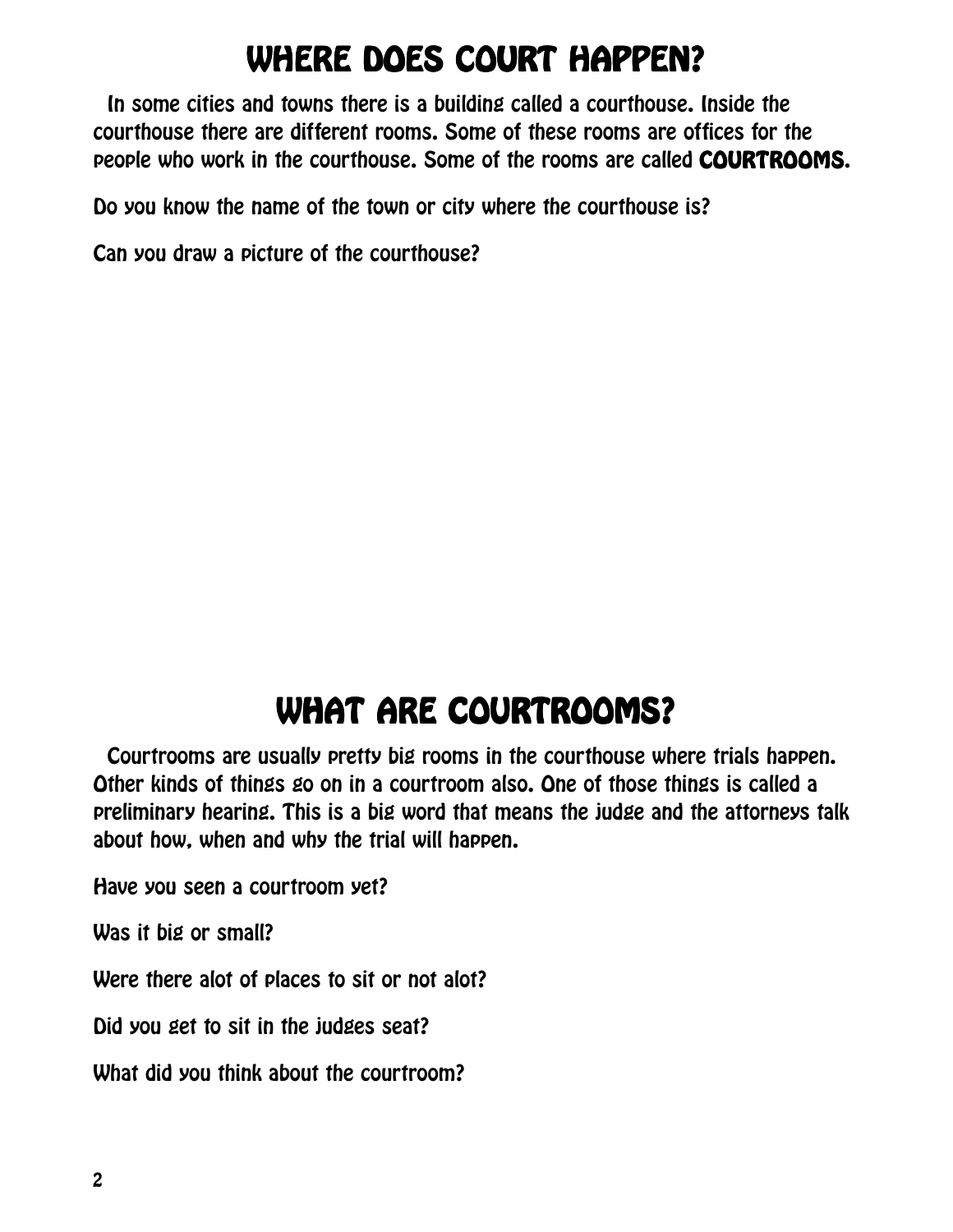# WHO WILL BE IN THE COURTROOM?

The judge, the jury, the witness, the prosecutor, the defense attorney, the defendant, the guardian ad litem, the victim/witness advocate, the court reporter, the bailiff, the clerk of court, maybe some people in the gallery, and someone the witness would like with them for support.

This picture is what a courtroom might look like if you were sitting in the front row of the gallery,



Turn the page to find out more about all these people.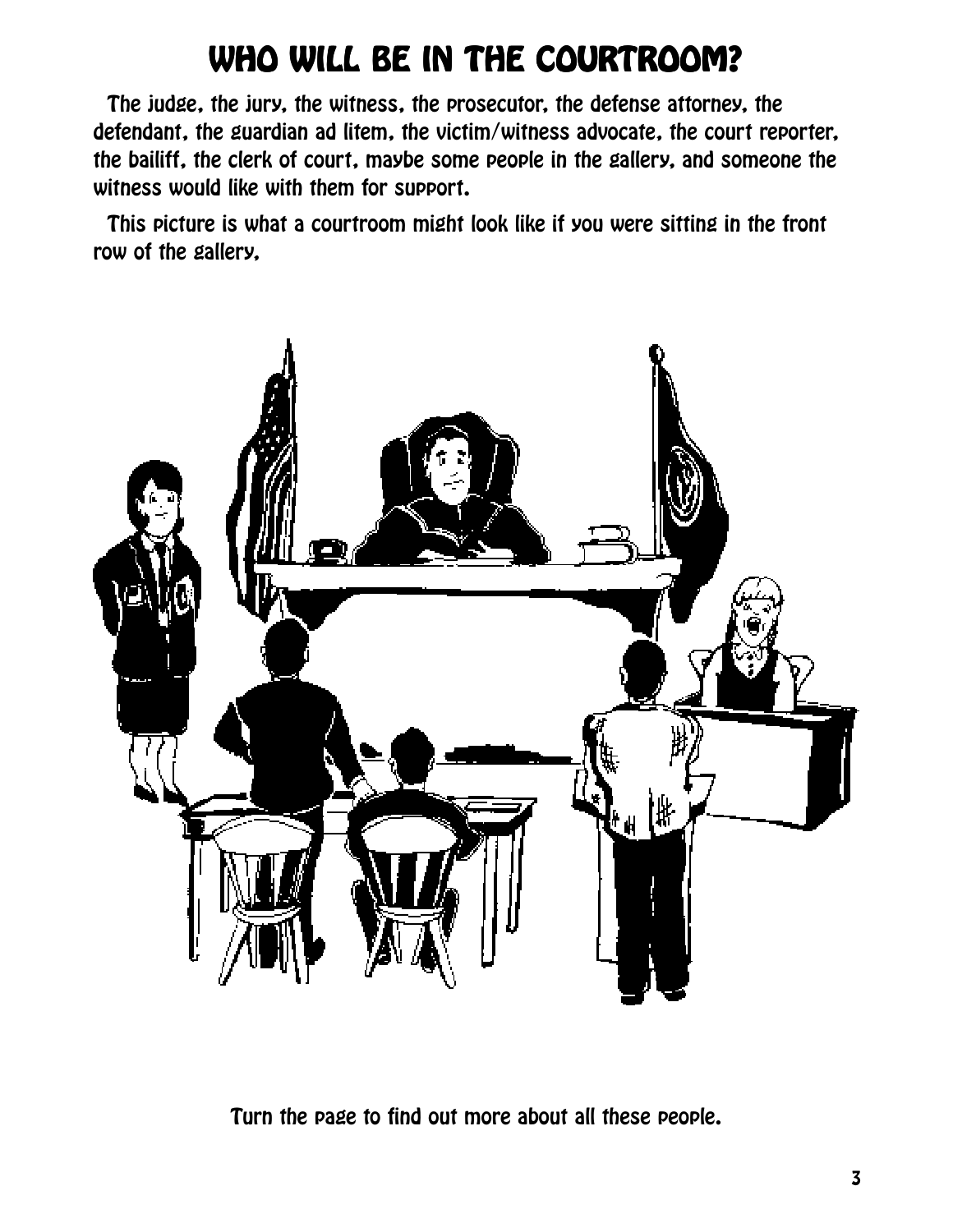# WHAT IS A JUDGE?

A judge is a man or woman with a very important job. It is the judge's job to Decide what the jury can be told about what happened to you. The judge also makes sure everyone follows the rules when they are inside the courtroom. You can always tell who the judge is because they wear black robes over their clothes when they are in court. We all call the judge "your honor" when it is our turn to talk to the judge.

The judge decides what will happen to a person who admits they broke the law or is found guilty by the jury. You can tell the judge how you feel about what has happened to you. If you want to, you can tell the judge what you think should happen to the person who broke the law. How do you feel about what happened to you? Do you want to tell the judge how you feel?

THE JUDGE WANTS YOU TO





# WHAT IS A JURY?

A jury is 12 OR MORE people, grown up women and men, who sit together in the courtroom. The place they sit is called a jury box. The people on a jury are called jurors. Jurors are picked by the prosecutor and the defense attorney. The job of the jury is to listen carefully to everything that the witnesses say and decide together if the state proved that the defendant is guilty or not guilty of breaking a law.

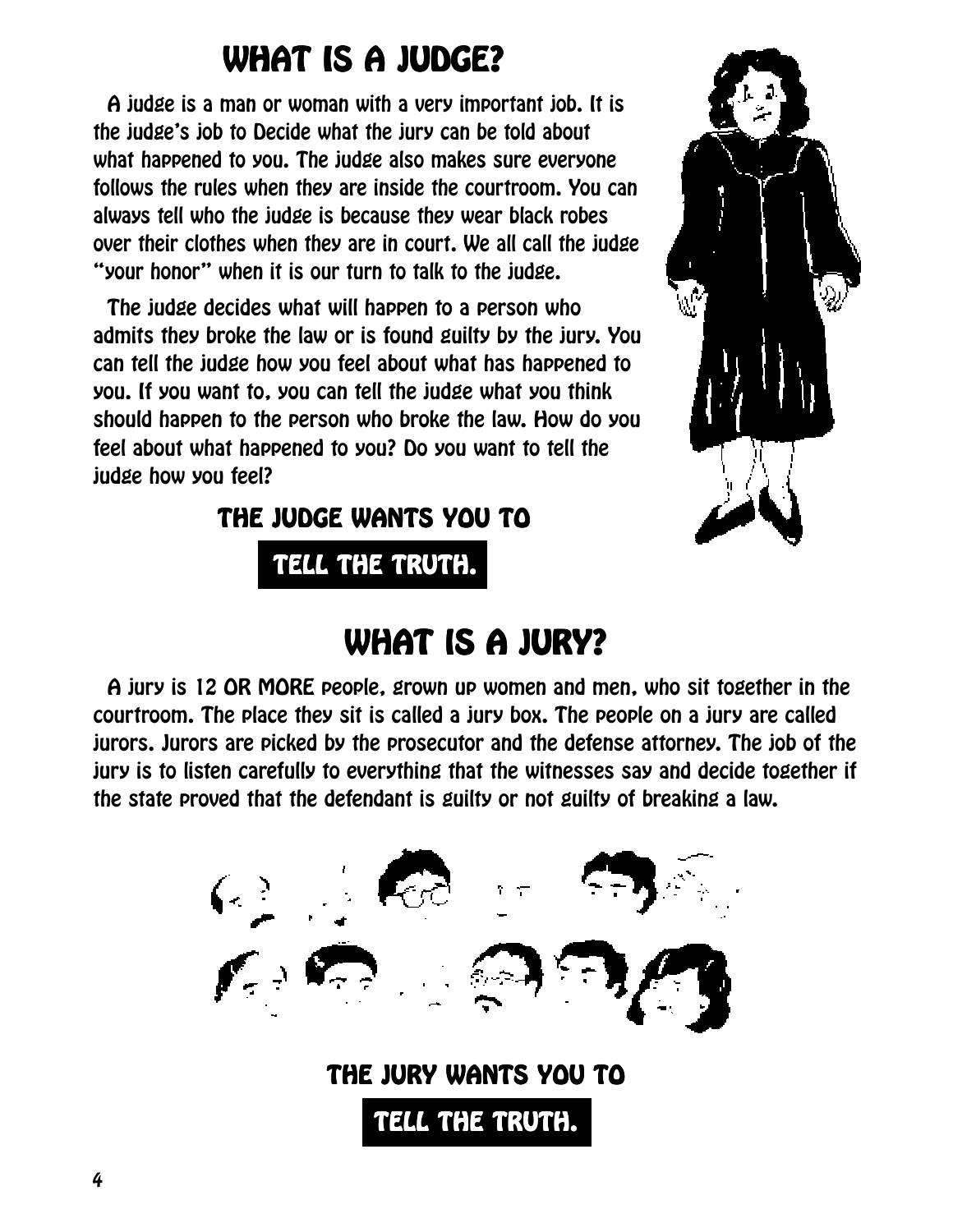#### WHAT IS A PROSECUTOR?

A prosecutor is a lawyer that represents the state. They are not your lawyer but they will meet with you before court and they will ask you alot of questions about what happened to you. In New Hampshire the prosecutors are sometimes called assistant county attorneys or assistant Attorneys General. The prosecutor's job is to make sure the judge and jury know everything about what happened to you and prove that the person accused of breaking the law is the defendant. Have you met the prosecutor yet? What is his or her name?

#### WHAT IS A DEFENSE ATTORNEY? ATTORNEY?

A defense attorney is a lawyer who represents the defendant. The defendant is another work for the person charged with breaking the law. The defense attorney's job is to make sure that the defendant is treated in a fair way. When you go to court, the defense attorney will ask you questions after the prosecutor is finished asking you questions.

#### DO YOU KNOW WHAT

THE PROSECUTOR, THE G.A.L., THE ADVOCATE AND THE DEFENSE ATTORNEY ALL WANT YOU TO DO IN COURT? IF YOU ANSWERED TELL THE TRUTH, YOU ARE ABSOLUTELY RIGHT!

#### WHAT IS A VICTIM/WITNESS ADVOCATE?

A victim/witness advocate is a person who works in the prosecutors office. Their job is to make sure that you understand all about court and how everything works. The advocate will also make sure that you and your parents or guardian know when to come to court.

#### WHAT IS A GUARDIAN AD LITEM?

A guardian Ad Litem (G.A.L. for short) is a lawyer who looks out for the legal interests of a child who may be a witness. For example, if someone thinks that the jury needs to hear about your school or medical reports, your G.A.L. will get all the reports and explain to the judge if they do not think anyone needs to see the reports. The judge will decide who sees the reports.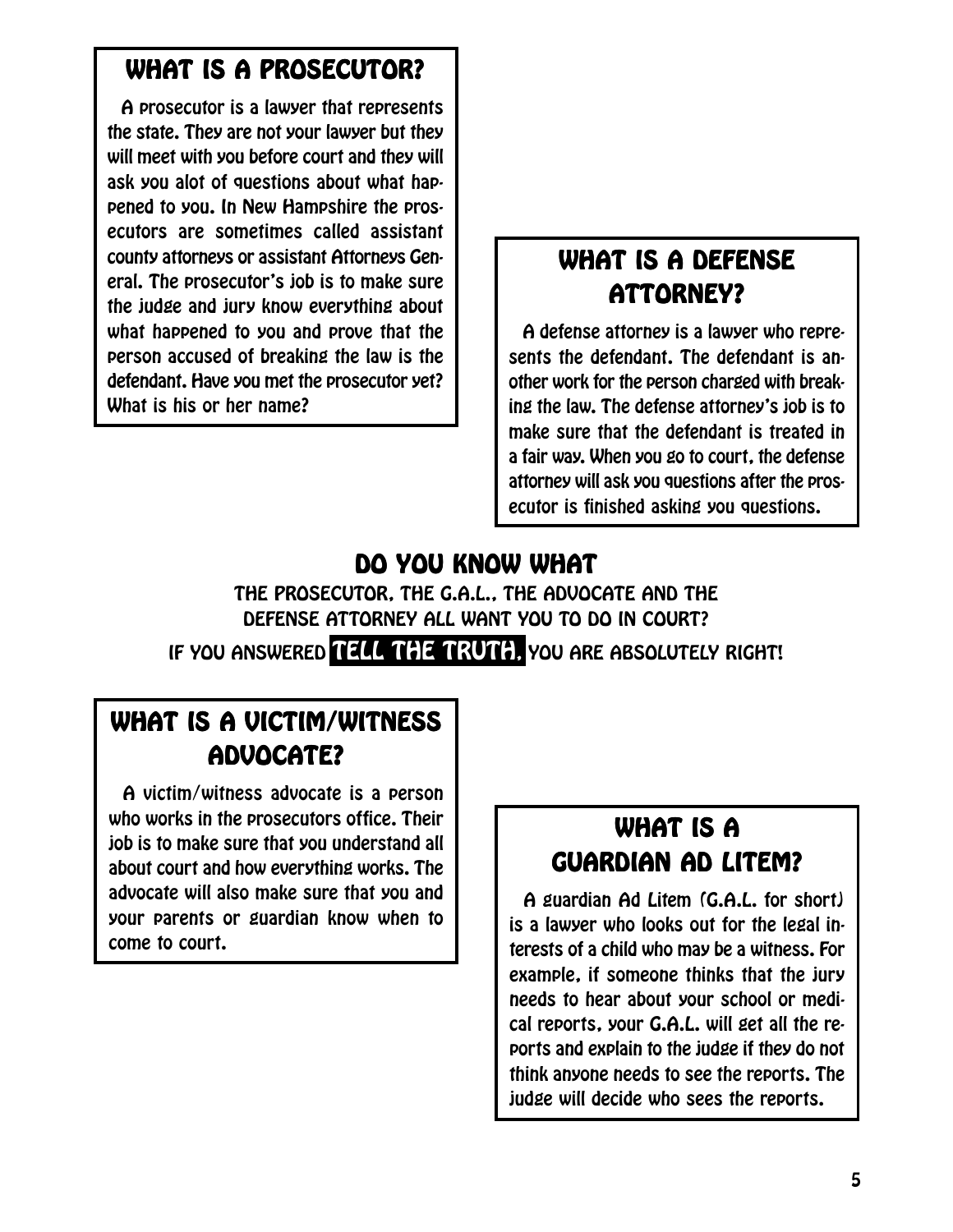# WHO ARE THE OTHER PEOPLE IN THE COURTROOM?

#### COURT REPORTER

The court reporter is the person whose job is to take down everything that people say in the courtroom. Sometimes the court reporter uses a tape recording machine and sometimes they use a special typing machine that prints what looks like gobbly-gook on a long strip of paper. Don't worry though, the court reporter knows how to read the gobbly-gook from the machine. It is very important for all witnesses to speak in a loud and clear voice so the court reporter can understand what is being said. It is also important for only one person to be talking at a time. Can you think of other things a witness can do to help make the court reporter's job easier?





#### BAILIFF

The bailiff wears a uniform. Their job is to keep the courtroom safe. The bailiff will tell all the people in the courtroom to "please rise" whenever the judge or the jury comes into or leaves the courtroom. This means for everybody to stand up.

Have you met any bailiffs yet?

What color was their uniform?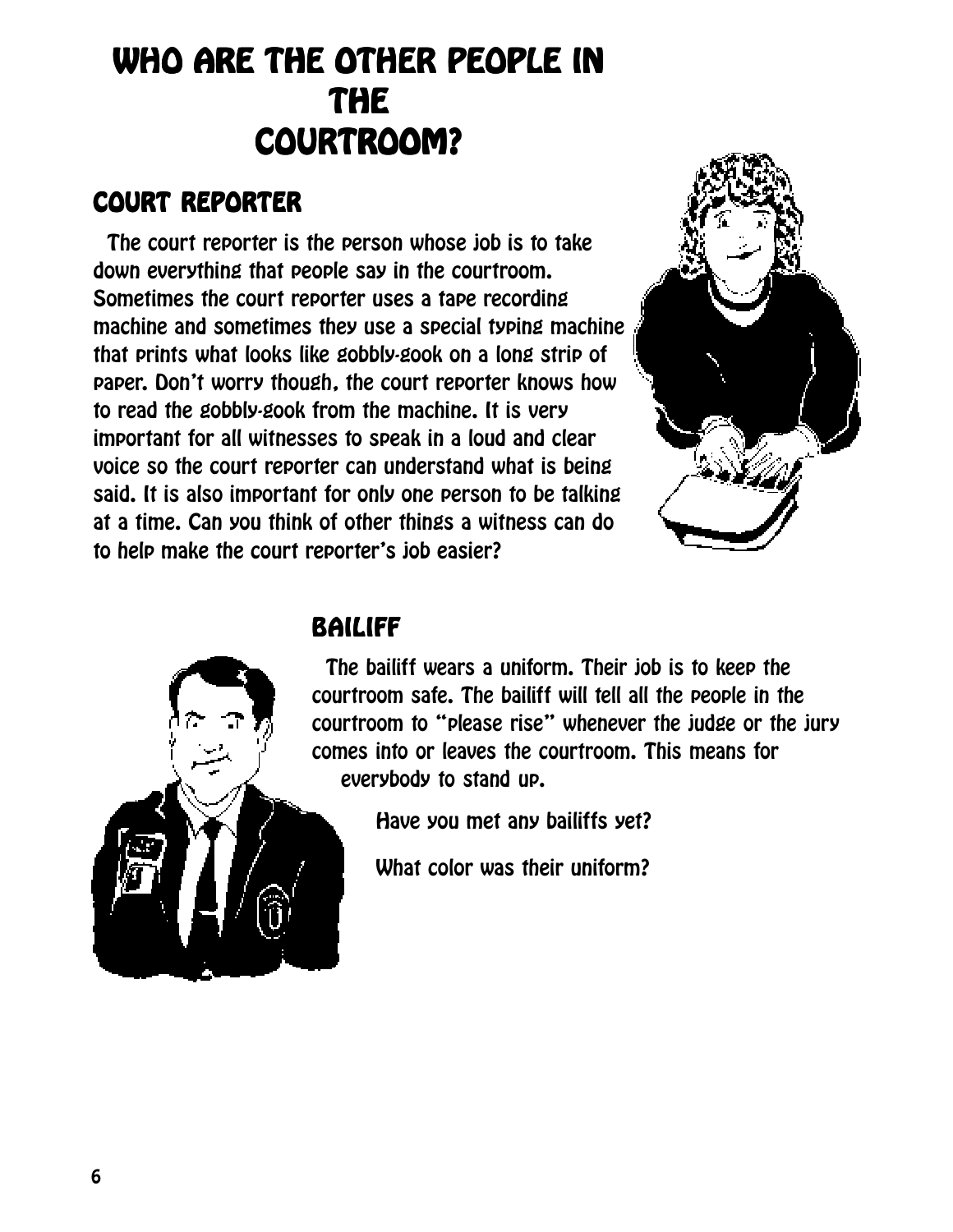

THIS IS WHAT THE COURT REPORTERS MESSAGE FROM THE JUDGE SAYS. "AS YOU KNOW, IT IS IMPORTANT TO TELL THE TRUTH WHEN YOU ARE IN COURT. IT IS ALSO IMPORTANT TO SPEAK LOUDLY AND CLEARLY. YOU SHOULD ANSWER EVERY QUESTION WITH WORDS. DO NOT JUST NOD YOUR HEAD."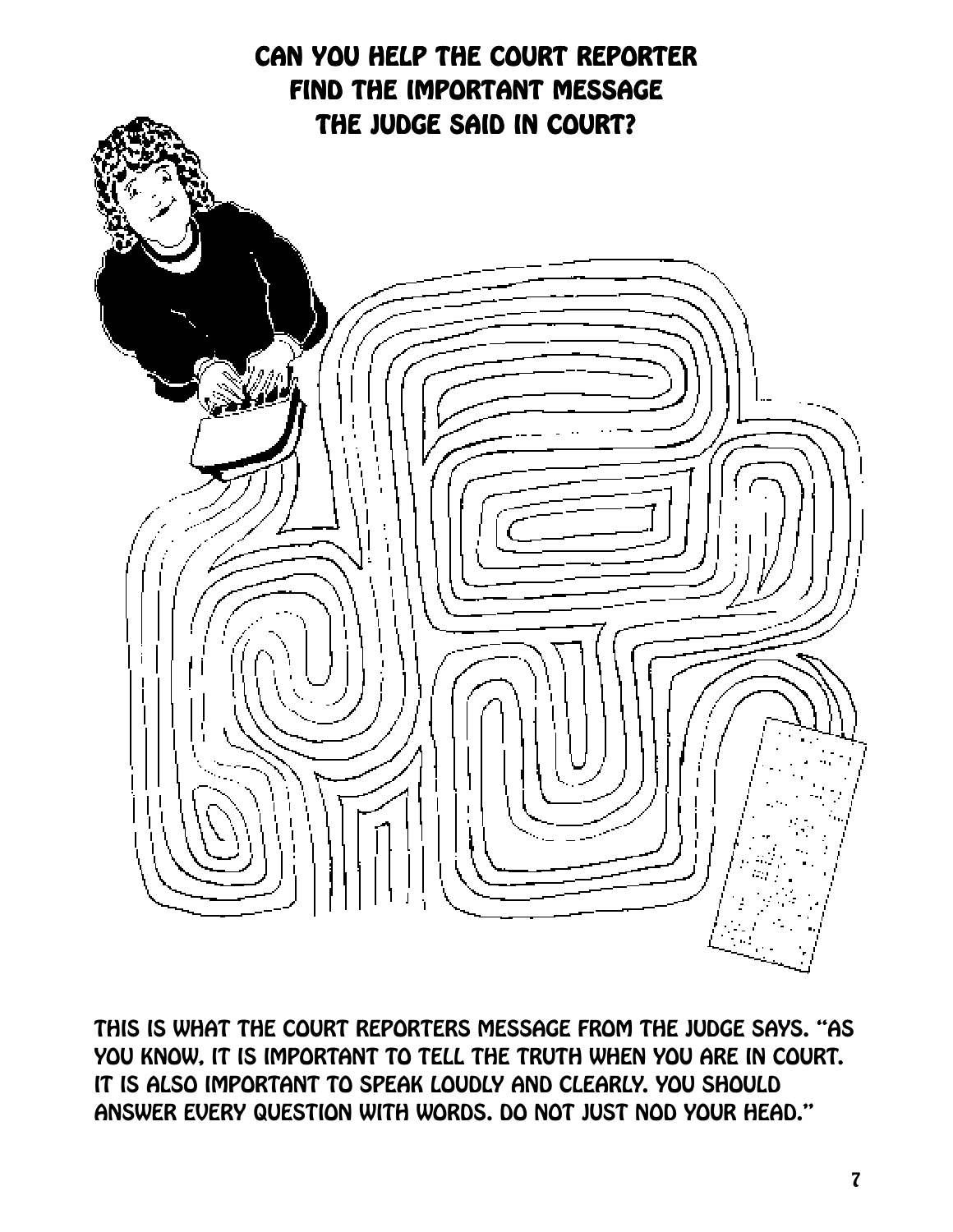#### **CLERK OF COURT**

The clerk of court sits beside the judge. Their job is to help the judge when things need to be scheduled for court. The clerk of court also reads what the defendant is being charged with before a trial begins. The clerk of court is usually not in the courtroom during the trial. Sometimes the clerk may tell all the people in the courtroom to "please rise".



#### PEOPLE IN THE GALLERY

Trials are open to the public which means anybody can come and watch a trial. The GALLERY is just another word for the place where people sit to watch a trial. There is usually hardly anybody who comes to watch a trial. Other people who might come in to watch could be someone learning to be a lawyer, a friend or relative of a witness or maybe someone who is waiting for their turn in another courtroom. Do you want someone to be in the courtroom with you? You can draw that person in the gallery.

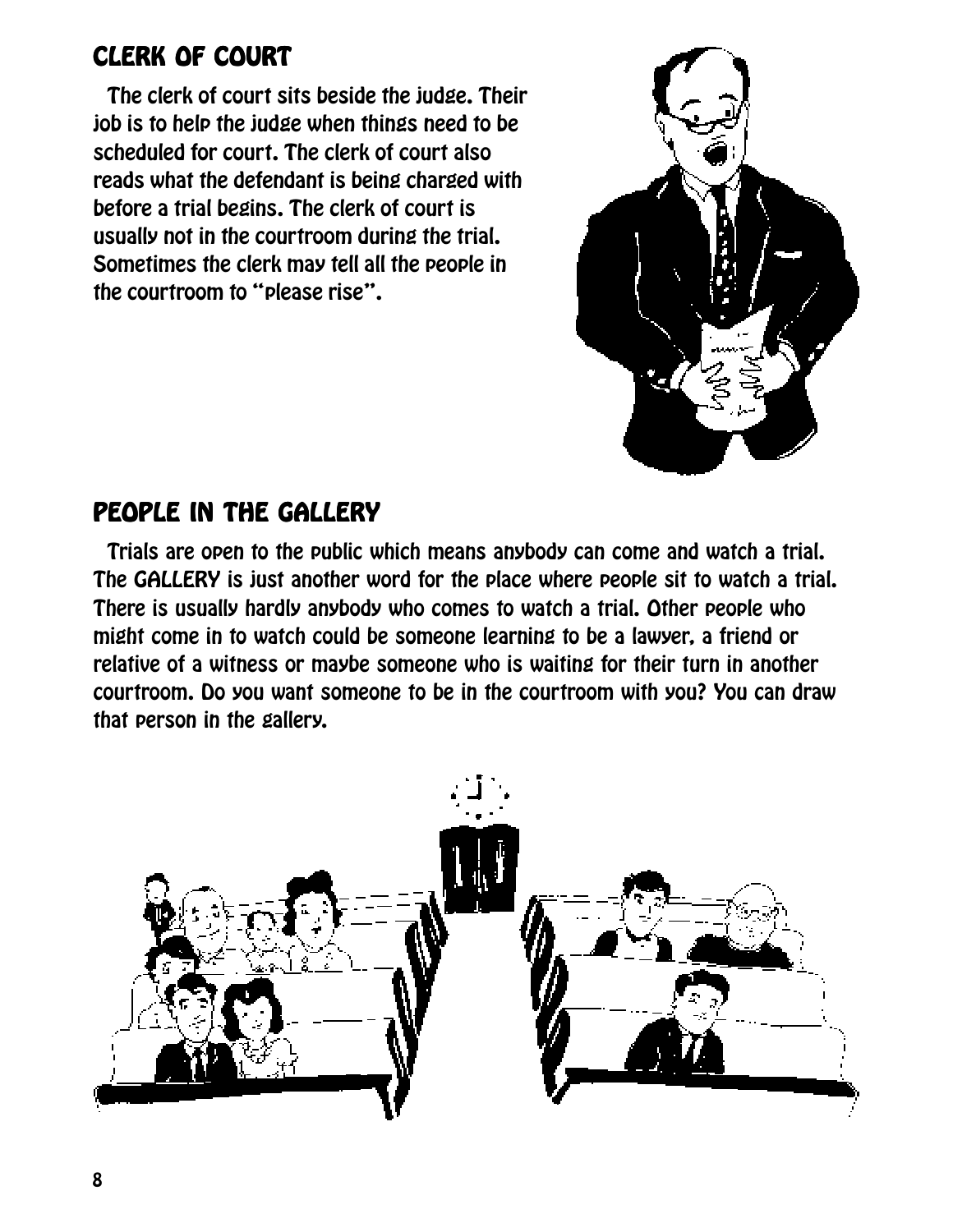## THERE ARE 20 THINGS WRONG WITH THIS PICTURE.

## HOW MANY CAN YOU FIND?

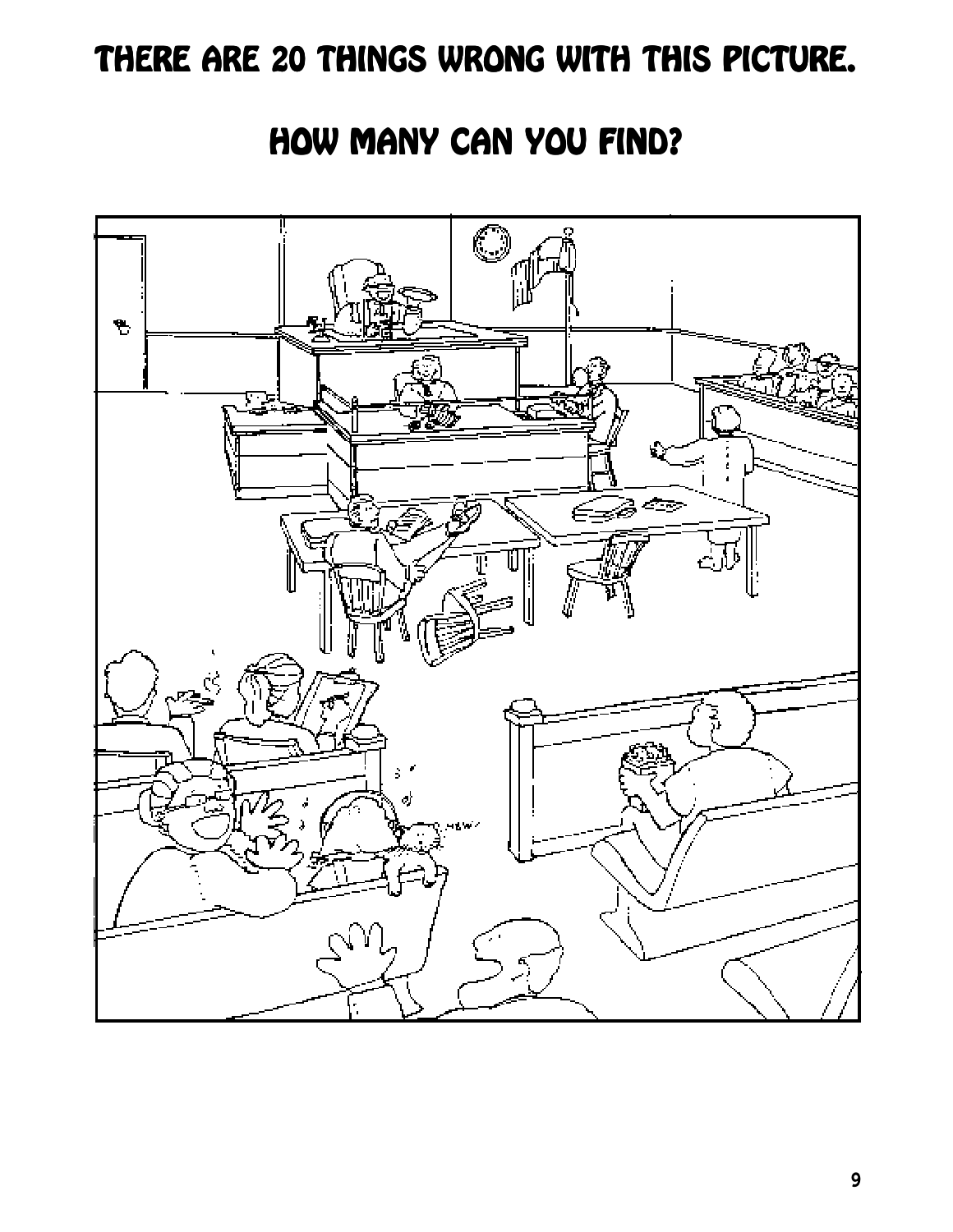# WHAT DOES A WITNESS DO?

A witness is the person who answers questions about something they know. The information they know is sometimes called facts or evidence. Witnesses can talk about things they saw  $\bar{x}$ , heard  $\bar{x}$ , smelled  $\Box$ , tasted  $\overline{\mathcal{L}}$  or felt. It is very important to listen to all questions carefully. It is important to make sure you understand what the question means before you answer the question. But, the very most important thing about being a witness is to always

#### TELL THE TRUTH.

# WHAT DOES TESTIFY MEAN?

Testify means to speak.

When we talk about testifying in court it means to sit in the witness chair, listen carefully to any question the attorneys (and occasionally the judge) might ask and answer the question. Before a person testifies they are asked to raise their right hand and take an oath.

An oath means that we promise to tell the truth about whatever we are asked.

An oath might sound something like this 'Do you swear to tell the whole truth and nothing but the truth so help you God."

If you agree to tell the truth you should say "Yes."

Sometimes the prosecutor might ask kids that are witnesses alot of questions about things that have nothing to do with why they are in court.

Prosecutors do this to make sure that the judge and the jury know, that witnesses who are kids understand that they can only talk about things that are the truth.

Do you know which hand is your right hand?

Will you promise to always tell the truth in court?

FINISH THE PICTURE OF YOU PROMISING TO TELL THE TRUTH.

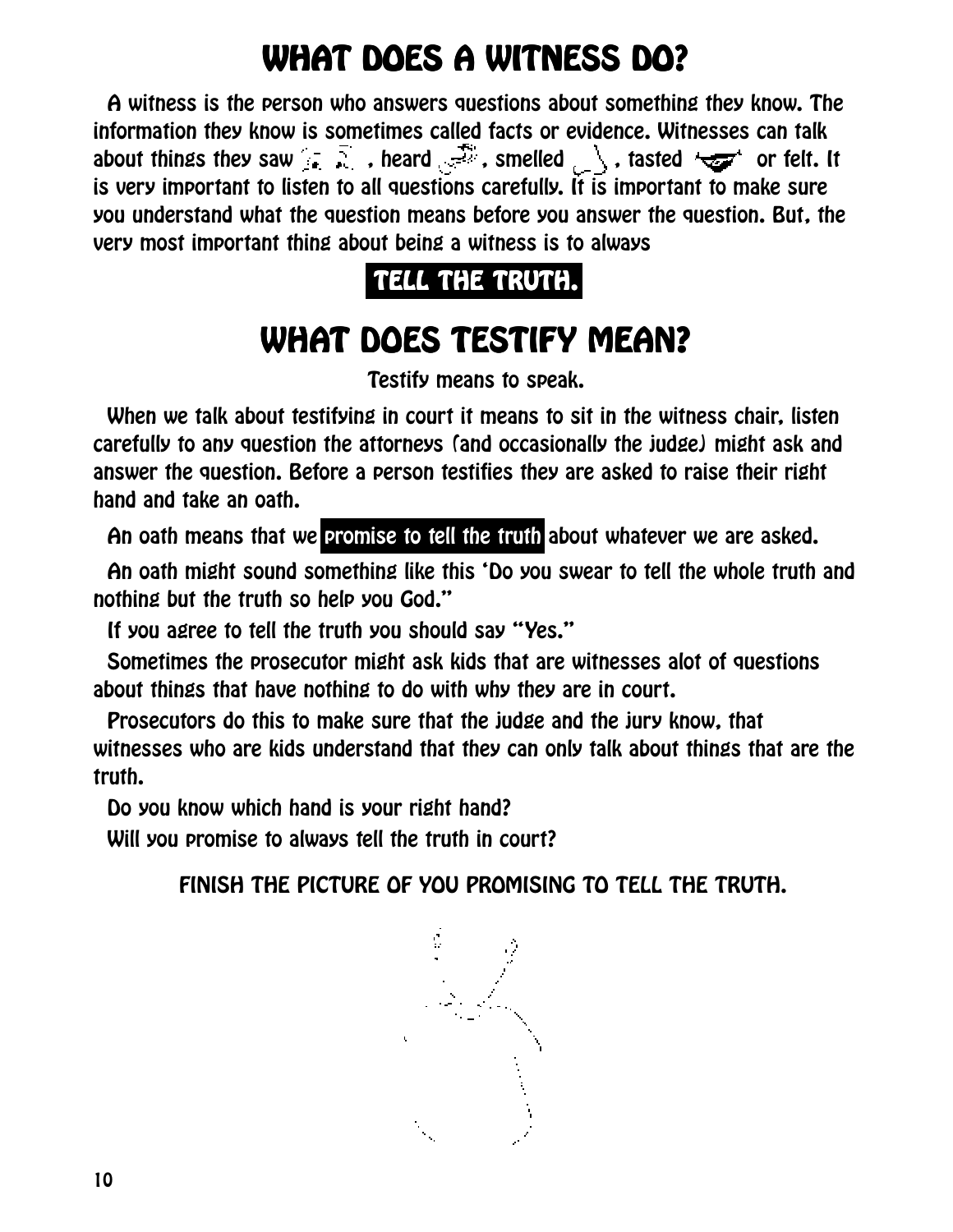# QUESTIONS KIDS ASK THE MOST

#### WHAT  $IF...$

- 1. You are asked a question and you don't understand it?
- 2. You are asked a question and you can't remember the answer?
- 3. You are asked a question and you don't know the answer?
- 4. You are asked an embarrassing question?
- 5. You cry in court?
- 6. You laugh in court?
- 7. You need to go to the bathroom?
- 8. You are asked more than one question at a time?
- 9. You did not hear the question?
- 10. A lawyer says "objection" while you are testifying?
- 11. You feel sad or silly or mad or scared or nervous or tired or confused?

# DO YOU HAVE OTHER QUESTIONS? DO YOU HAVE OTHER QUESTIONS? DO YOU HAVE OTHER QUESTIONS?

If you do have other questions you should ask the prosecutor, your victim/ witness advocate or your G.A.L. Here is a space for you to write down any questions you want to ask.

# THINGS TO DO BEFORE COURT

#### DRESS TO BE NEAT AND COMFORTABLE



EAT A HEALTHY SNACK (CIRCLE THE HEALTHY SNACKS)



GO TO THE BATHROOM

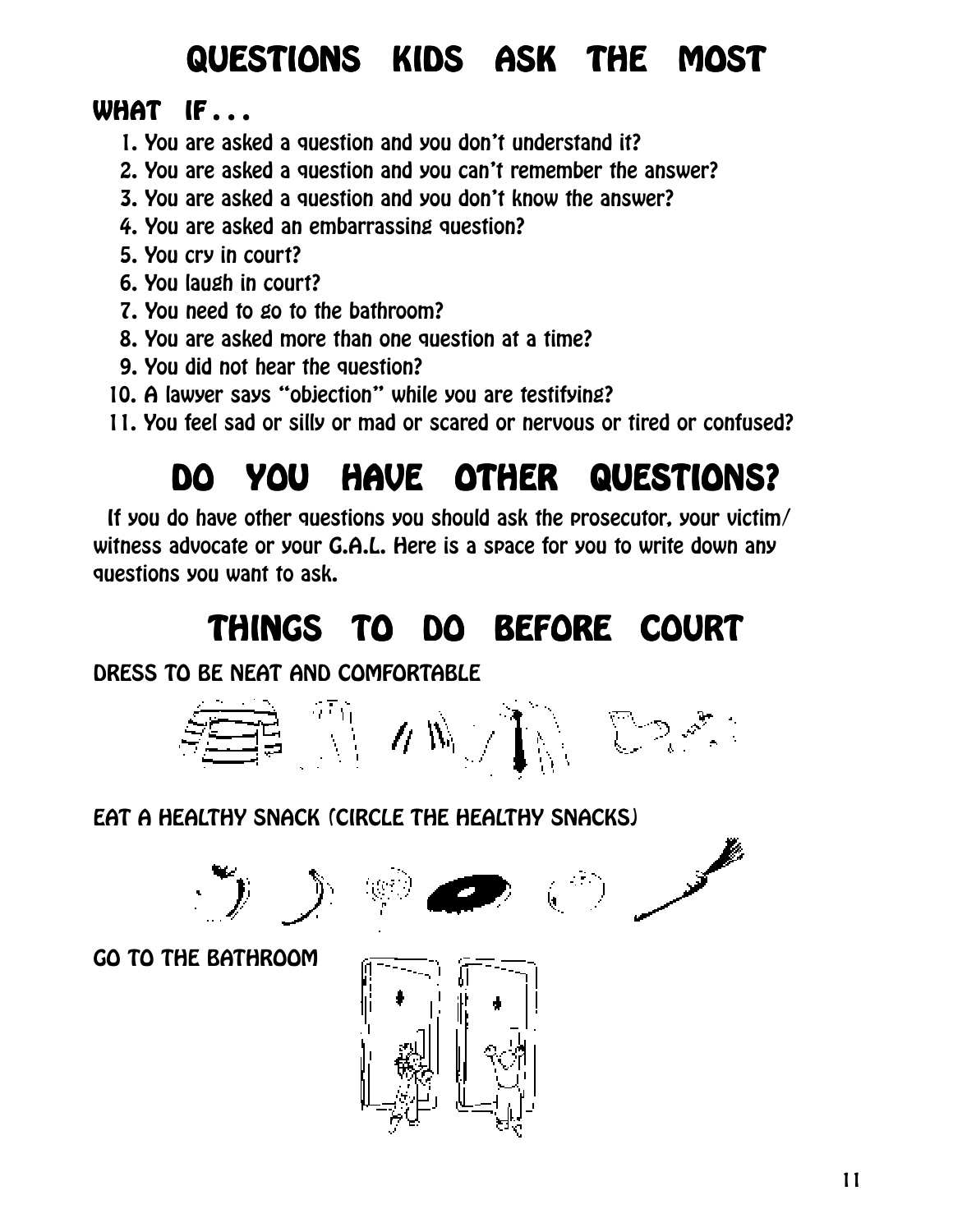# WHAT IS A TRIAL?

A trial happens in a courtroom. This is when the prosecutor shows the jury why they believe the defendant is guilty of breaking a law. The prosecutor shows the jury by having different witnesses testify. The defense attorney also asks the same witnesses alot of questions about what they know.

 When the prosecutor is finished with all of their witnesses, the defense attorney may bring other witnesses in to court to try to show the jury that the prosecutor can't prove the defendant is guilty. The prosecutor gets to ask all of the witnesses the defense attorney brings to court questions also.

After the prosecutor and the defense attorney have finished asking questions of all the witnesses, the judge will tell the jury about the law. When the judge is done telling about the law the jurors will go into a room by themselves to DELIBERATE.

# WHAT DOES DELIBERATE MEAN?

Deliberate is a big word that means the jurors are talking about everything they heard in the trial. They have to decide if the defendant is guilty or not guilty. The jurors have a very hard job, like putting the pieces of a really hard puzzle together. Sometimes the jurors may be confused because some of the pieces are missing and other pieces are not clear. The jurors ALL have to feel POSITIVELY SURE that the defendant broke the law before they can say the defendant is GUILTY. If they are all not positively sure then the jurors are told they must find the defendant not guilty.

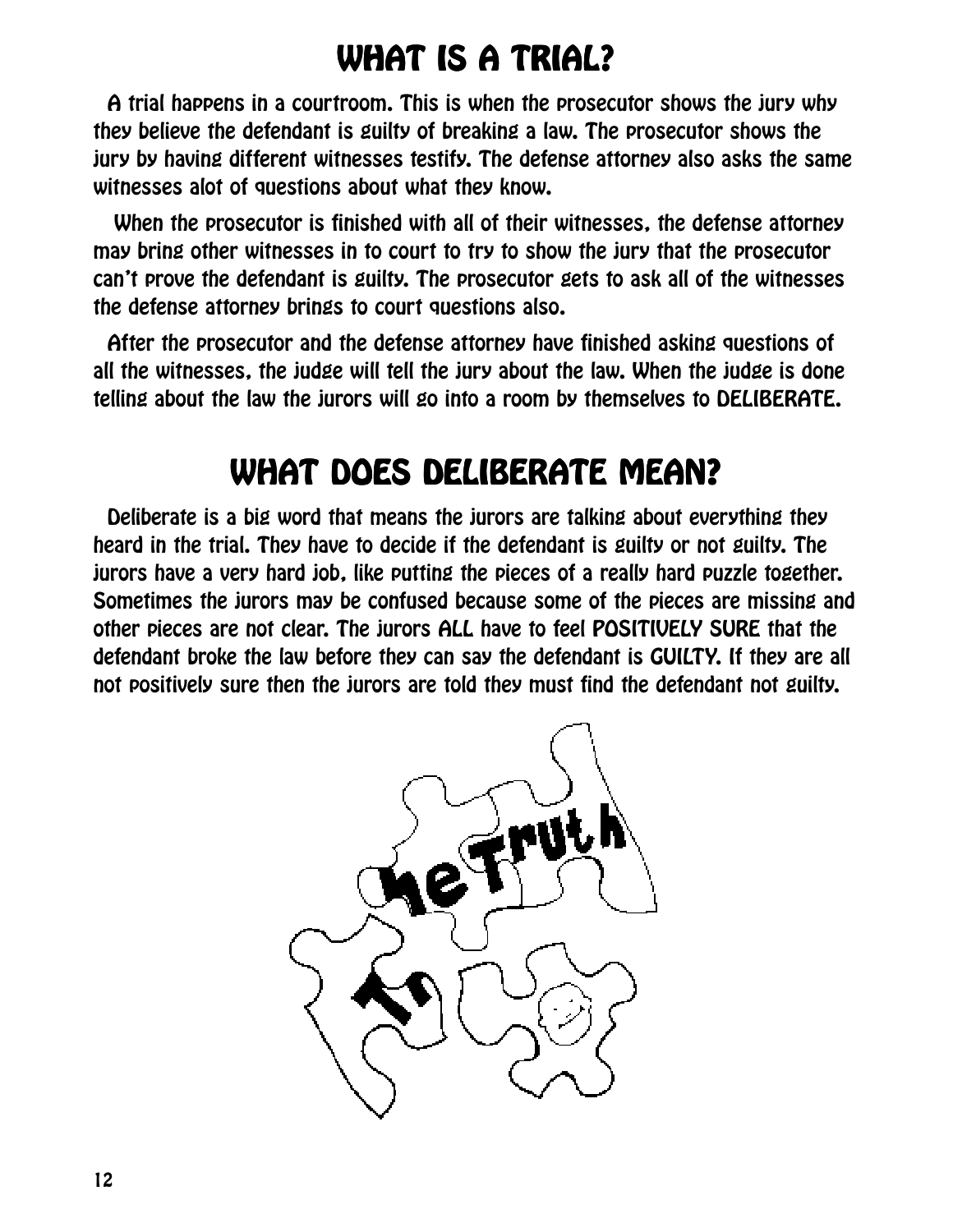# WHAT HAPPENS AFTER I TESTIFY?

Some kids just want to go home or back to school after they testify. Some kids want to stay in the courthouse with their mom and dad to see what the jury decides. You don't have to decide what you will do until after you testify.

house school courthouse friend relative ?

If the jury finds the defendant not guilty of breaking the law, then the defendant is free to go. If the jury finds the defendant guilty of breaking the law then the judge will decide how to help the defendant not to break the law again. You can tell the judge your feelings in a letter or outloud. If you don't want to read the letter yourself, you can just let the judge read it or someone else can read it for you. You can tell your mom or dad, the prosecutor or guardian ad litem or the victim/ witness advocate how you feel, and that person can tell the judge how you feel.

#### IT IS VERY IMPORTANT TO REMEMBER. AS LONG AS YOU TOLD THE TRUTH IN COURT ABOUT WHAT HAPPENED, YOU SHOULD BE PROUD!

Can you draw a picture of yourself feeling PROUD?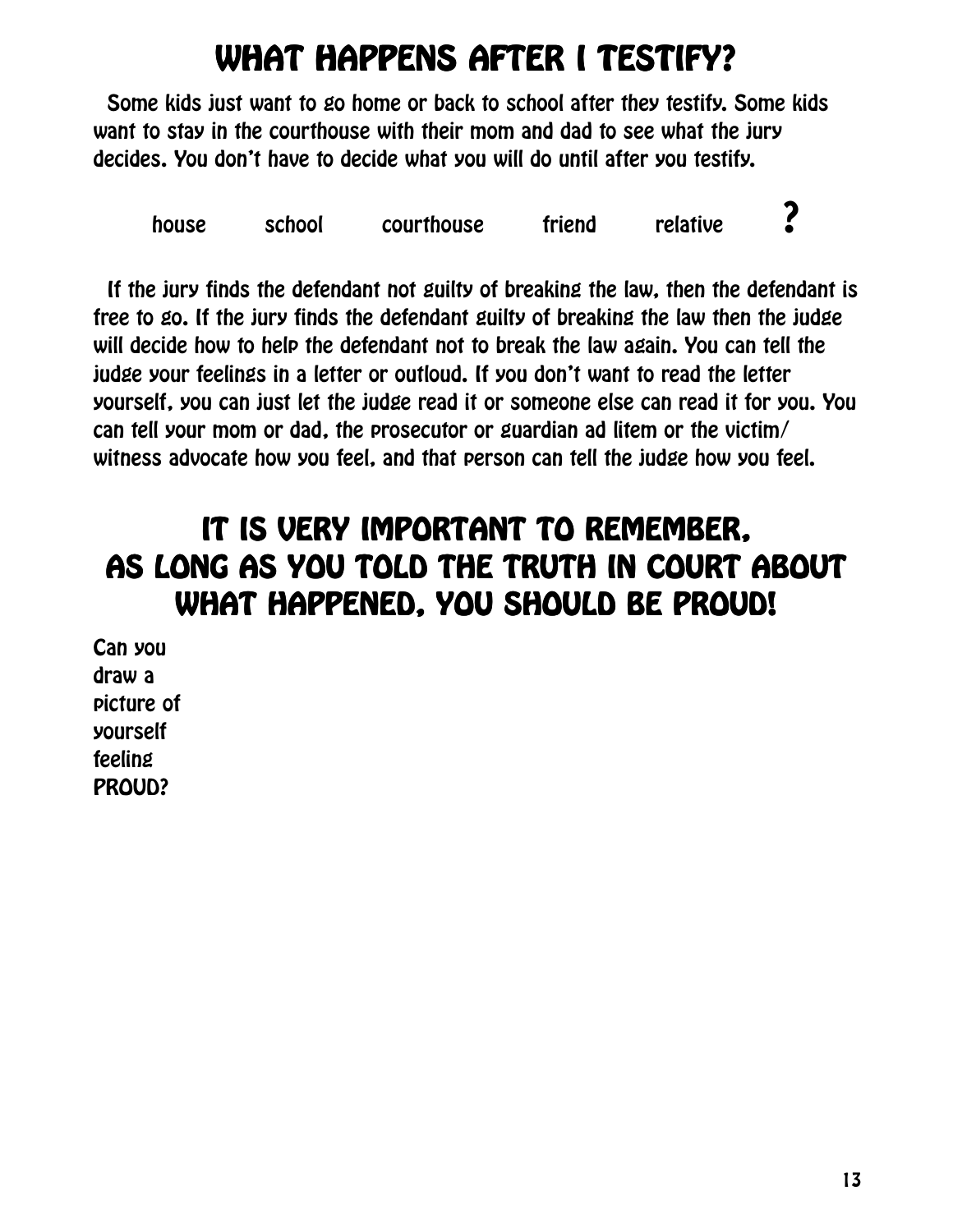#### NOW THAT YOU KNOW WHO EVERYBODY IS AND YOU HAVE SEEN NOW YOU KNOW WHO IS YOU SEEN A COURTROOM LET'S SEE IF YOU CAN PLACE EVERYBODY IN THEIR RIGHT SEAT.

Write the number in the circle where that person or persons should sit.

- 1. JUDGE 2. JURY
- 3. WITNESS 4. BAILIFF
- 
- 
- 
- 
- 13. YOUR FAVORITE PET
- 
- 
- 5. PROSECUTOR 6. DEFENSE ATTORNEY
- 7. CLERK OF COURT 8. COURT REPORTER
- 9. GUARDIAN AD LITEM 10. VICTIM/WITNESS ADVOCATE
- 11. MOM, DAD OR OTHER ADULT 12. PEOPLE COMING IN TO WATCH



I bet you knew not to put your favorite pet in the courtroom Because pets are not allowed in court.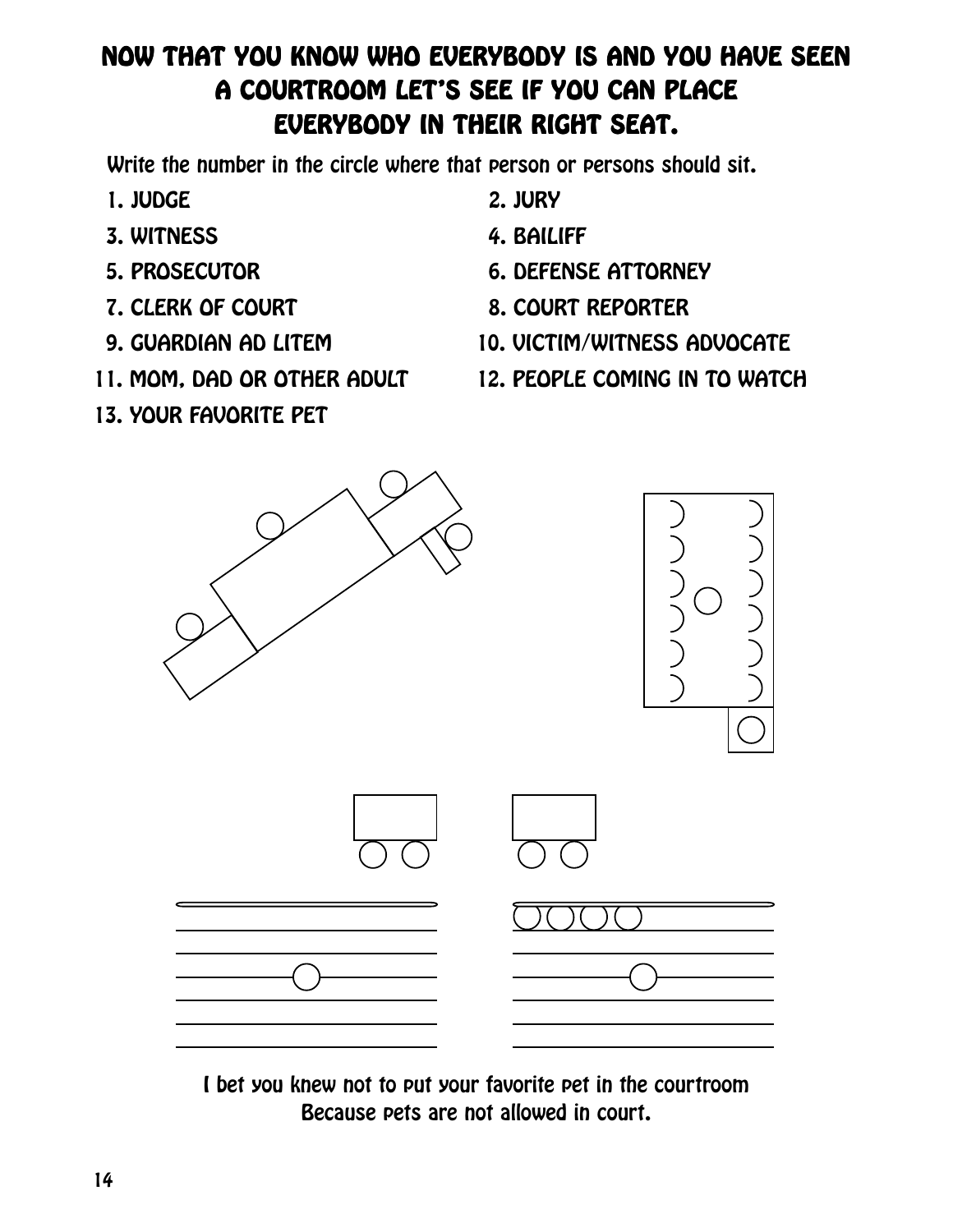# FIND THE WORD

THERE ARE 35 WORDS HIDDEN IN THIS PUZZLE. THE WORDS MAY BE HIDDEN ACROSS, UP AND DOWN AND DIAGONALLY. MOST OF THESE WORDS CAN BE FOUND THROUGHOUT THIS BOOK. YOU MIGHT FIND A COUPLE OF NEW WORDS, IF YOU DO, MAKE SURE TO ASK WHAT THEY MEAN IF YOU DO NOT ALREADY KNOW. WHEN YOU FIND A WORD, CIRCLE IT AND CROSS IT OFF THE LIST. YOU CAN FIND THE ANSWERS ON PAGE 18. (DO NOT PEEK, UNLESS YOU REALLY CAN NOT FIND A WORD).

| P                         | S      |   |   | F | E | J           | U | R                         | Y           | B           | ٥ | X           | A           | F           | K           | L           | U | R |
|---------------------------|--------|---|---|---|---|-------------|---|---------------------------|-------------|-------------|---|-------------|-------------|-------------|-------------|-------------|---|---|
| L                         | E      | D | T | P | R | U           | Z | B                         | C           | $\mathbf I$ | B | A           | L           | L           | l           | F           | F | E |
| E                         | C      | ٥ | U | R | T | R           | ٥ | ٥                         | M           | X           | J | R           | $\mathbf I$ | G           | H           | T           | H | P |
| A                         | ſ      | S | A | ٥ | G | ٥           | H | S                         | P           | T           | E | M           | S           | U           | E           | T           | Z | ٥ |
| S                         | N      | Q | U | S | Y | R           | P | ٥                         | W           | F           | C | H           | T           | A           | U           | L           | U | R |
| E                         | S      | J | D | E | F | E           | N | S                         | E           | A           | T | T           | ٥           | R           | N           | E           | Y | T |
| R                         | T      | M | E | С | S | G           | A | L                         | L           | E           | R | Y           | T           | D           | ٥           | V           | N | E |
| l                         | A      | W | L | U | U | P           | D | A                         | N           | C           | E | E           | W           | $\mathbf I$ | D           | $\mathbf I$ | ٥ | R |
| S                         | $\tau$ |   | I | T | B | R           | J | B                         | Q           | L           | H | V           | R           | A           | R           | C           | T | M |
| E                         | E      | T | B | ٥ | P | ٥           | U | $\mathbf I$               | L           | $\tau$      | P | $\mathbf I$ | E           | N           | $\mathbf I$ | $\tau$      | G | ۵ |
| K                         | M      | N | E | R | ٥ | U           | D | A                         | L           | E           | U | D           | S           | A           | N           | l           | U | T |
| C                         | E      | E | R | M | E | D           | G | L                         | G           | S           | Z | E           | P           | D           | K           | M           | l |   |
| $\boldsymbol{\mathsf{H}}$ | N      | S | A | I | N | $\mathbf I$ | E | $\boldsymbol{\mathsf{H}}$ | $\mathbf U$ | T           | Z | N           | E           | L           | R           | A           | L | O |
| A                         | T      | S | T | L | A | T           | K | C                         | l           | l           | L | C           | C           | l           | H           | D           | T | N |
| R                         | J      | ſ | E | K | S | R           | ٥ | T                         | L           | F           | E | E           | T           | T           | X           | U           | Y | D |
| G                         | V      | Β | W | Y | E | U           | U | B                         | T           | Y           | B | W           | A           | E           | Y           | ٥           | F | E |
| E                         | Z      | F | A | L | ſ | T           | G | D                         | Y           | Q           | Z | ٥           | V           | M           | D           | C           | A | T |
| A                         | G      | W | C | I | X | H           | N | P                         | R           | E           | L | ſ           | M           | $\mathbf I$ | N           | A           | R | Y |
| P                         | L      | E | A | С | L | A           | Q | U                         | E           | S           | T | I           | ٥           | N           | S           | T           | Q | С |
| A                         | H      | Y | T | S | E | N           | T | E                         | N           | C           | E | $\bf{U}$    | J           | C           | X           | E           | B | F |
|                           |        |   |   |   |   |             |   |                           |             |             |   |             |             |             |             |             |   |   |

ALWAYS TELL THE TRUTH • BAIL • BAILIFF • CHARGE • CLERK •<br>COURTROOM • DEFENSE ATTORNEY • DELIBERATE • EVIDENCE • GALLERY •<br>GUARDIAN AD LITEM • GUILTY • JUDGE • JUROR • JURY BOX • MOTION •<br>NOT GUILTY • OATH • OBJECT • PLEA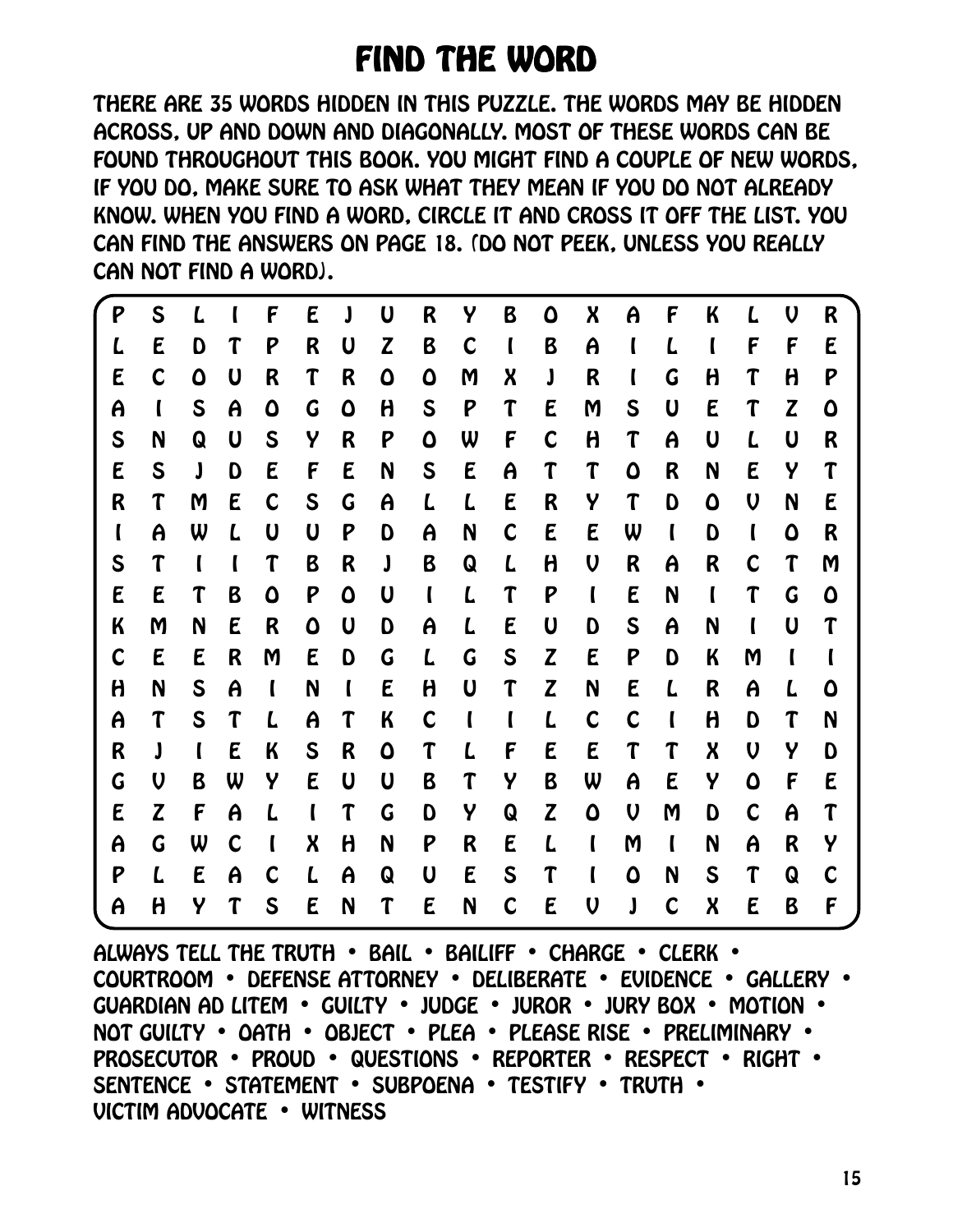## THIS IS A CHART THAT SHOWS WHAT HAPPENS FROM START TO FINISH.

![](_page_17_Figure_1.jpeg)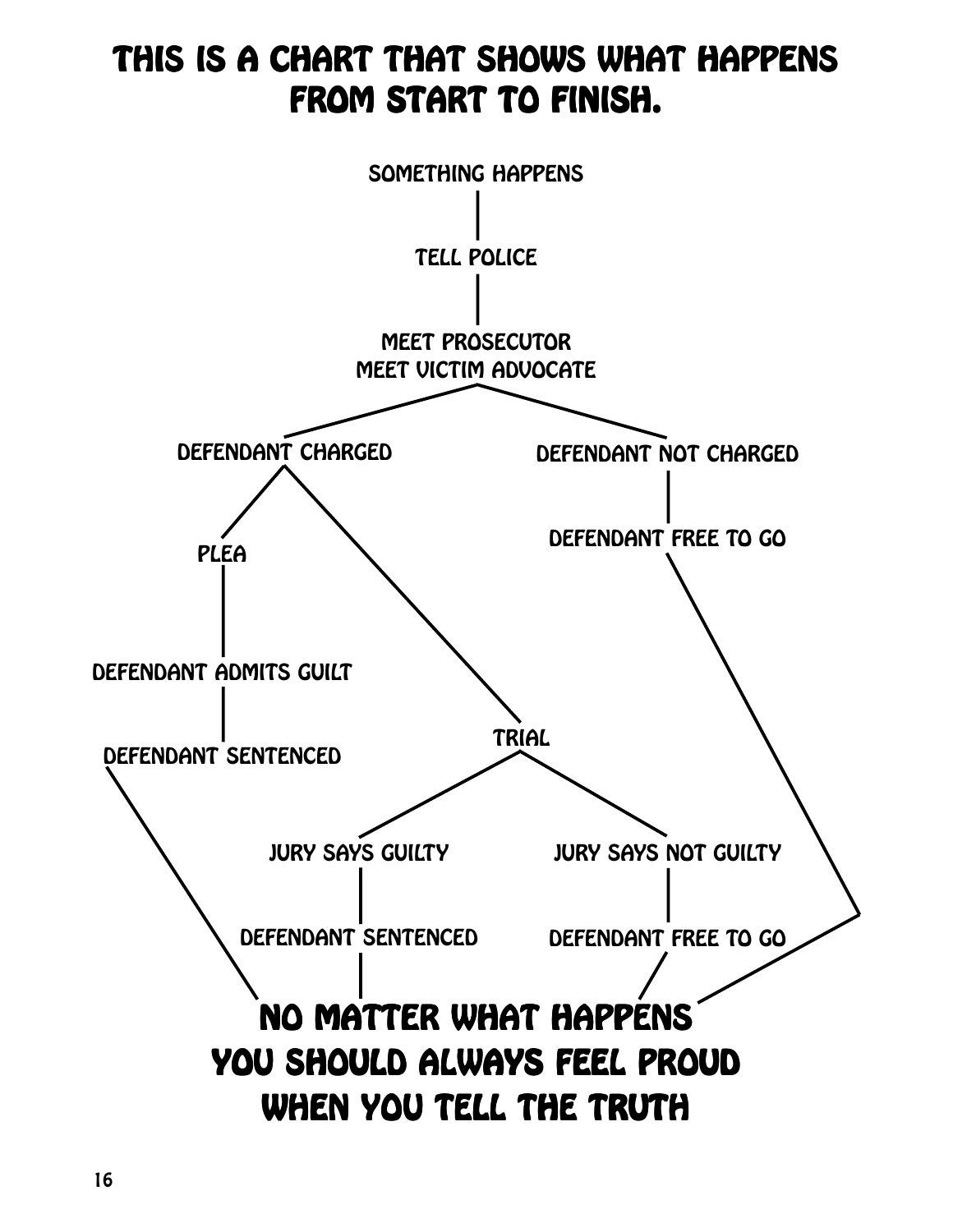#### THIS PAGE IS FOR YOU TO WRITE THE NAMES AND TELEPHONE NUMBERS OF PEOPLE YOU MAY WANT TO REMEMBER. THERE ARE EXTRA LINES FOR MORE NAMES AND NUMBERS OR QUESTIONS YOU MAY WANT TO ASK.

| PROSECUTOR'S NAME THE CONTROL OF THE CONTROL OF THE CONTROL OF THE CONTROL OF THE CONTROL OF THE CONTROL OF THE CONTROL OF THE CONTROL OF THE CONTROL OF THE CONTROL OF THE CONTROL OF THE CONTROL OF THE CONTROL OF THE CONTR |  |  |  |  |  |
|--------------------------------------------------------------------------------------------------------------------------------------------------------------------------------------------------------------------------------|--|--|--|--|--|
|                                                                                                                                                                                                                                |  |  |  |  |  |
|                                                                                                                                                                                                                                |  |  |  |  |  |
|                                                                                                                                                                                                                                |  |  |  |  |  |
|                                                                                                                                                                                                                                |  |  |  |  |  |
|                                                                                                                                                                                                                                |  |  |  |  |  |
|                                                                                                                                                                                                                                |  |  |  |  |  |
|                                                                                                                                                                                                                                |  |  |  |  |  |
|                                                                                                                                                                                                                                |  |  |  |  |  |
|                                                                                                                                                                                                                                |  |  |  |  |  |
|                                                                                                                                                                                                                                |  |  |  |  |  |
|                                                                                                                                                                                                                                |  |  |  |  |  |
|                                                                                                                                                                                                                                |  |  |  |  |  |
|                                                                                                                                                                                                                                |  |  |  |  |  |
|                                                                                                                                                                                                                                |  |  |  |  |  |
|                                                                                                                                                                                                                                |  |  |  |  |  |
|                                                                                                                                                                                                                                |  |  |  |  |  |
|                                                                                                                                                                                                                                |  |  |  |  |  |
|                                                                                                                                                                                                                                |  |  |  |  |  |
|                                                                                                                                                                                                                                |  |  |  |  |  |
|                                                                                                                                                                                                                                |  |  |  |  |  |
|                                                                                                                                                                                                                                |  |  |  |  |  |
|                                                                                                                                                                                                                                |  |  |  |  |  |
|                                                                                                                                                                                                                                |  |  |  |  |  |
|                                                                                                                                                                                                                                |  |  |  |  |  |
|                                                                                                                                                                                                                                |  |  |  |  |  |
|                                                                                                                                                                                                                                |  |  |  |  |  |
|                                                                                                                                                                                                                                |  |  |  |  |  |
|                                                                                                                                                                                                                                |  |  |  |  |  |
|                                                                                                                                                                                                                                |  |  |  |  |  |
|                                                                                                                                                                                                                                |  |  |  |  |  |
|                                                                                                                                                                                                                                |  |  |  |  |  |
|                                                                                                                                                                                                                                |  |  |  |  |  |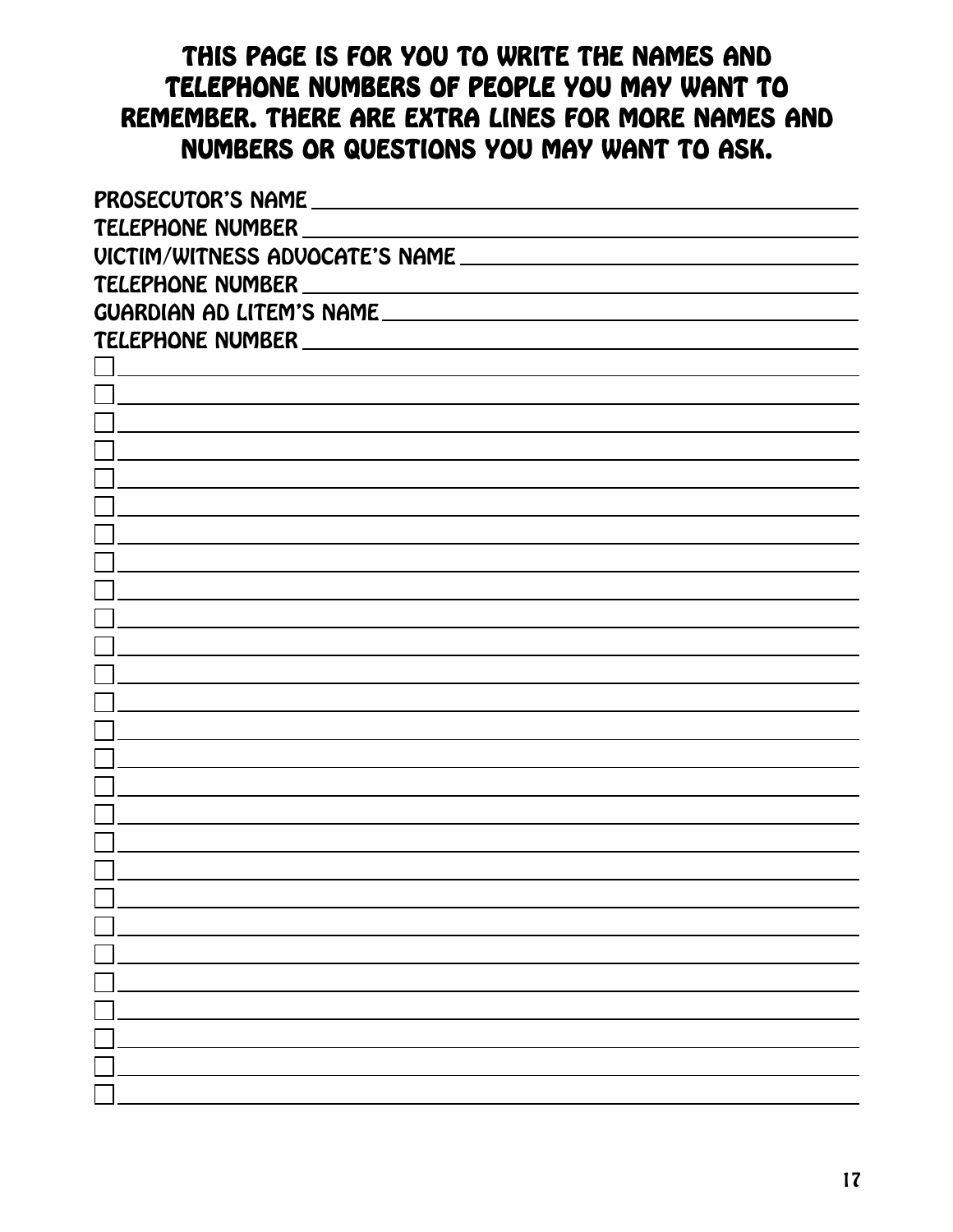### **ANSWER PAGE**

![](_page_19_Picture_2.jpeg)

#### COURT REPORTERS MAZE 20 THINGS THAT ARE WRONG

![](_page_19_Picture_4.jpeg)

#### WHAT IF...

- 1. You are asked a question and you don't understand it? Tell the person asking the question that you don't understand.
- 2. You are asked a question and you can't remember the answer? Tell the truth that you don't remember, do not make up an answer.
- 3. You are asked a question and you don't know the answer? Tell the truth that you don't know, do not make up an answer.
- 4. You are asked an embarrassing question? Sometimes it is necessary to ask embarrassing questions in court, it is important that you do the best you can to answer every question even if it embarrasses you.
- 5. You cry in court? It is okay if you cry in court, if you need a break you should ask for one. If someone asks you if you want to take a break, but you do not want to, you should say so.
- 6. You laugh in court? Going to court is a serious thing, sometimes people laugh when they are nervous or scared. If this happens to you, you should explain why you are laughing.
- 7. You need to go to the bathroom? If you need to go to the bathroom, you should ask for a short break.
- 8. You are asked more than one question at a time? If you are able to understand & remember what is being asked then you should answer the questions. If not then you should ask the person to ask the questions one at a time.
- 9. You did not hear the question? If you did not hear the question you should ask the person to repeat it.
- 10. A lawyer says "objection" while you are testifying? If a lawyer says "objection" you should stop talking right away. After the lawyers talk to the judge someone, probably the judge or prosecutor will tell you if you should answer the question or not answer it.
- 11. You feel sad or silly or mad or scared or nervous or tired or confused? Feelings are not right or wrong, they just are. You just need to try to answer the question the best you can. And if you need help it is okay to ask right then.

![](_page_19_Figure_17.jpeg)

![](_page_19_Picture_18.jpeg)

#### WHERE DOES EVERYBODY SIT? WORD FIND